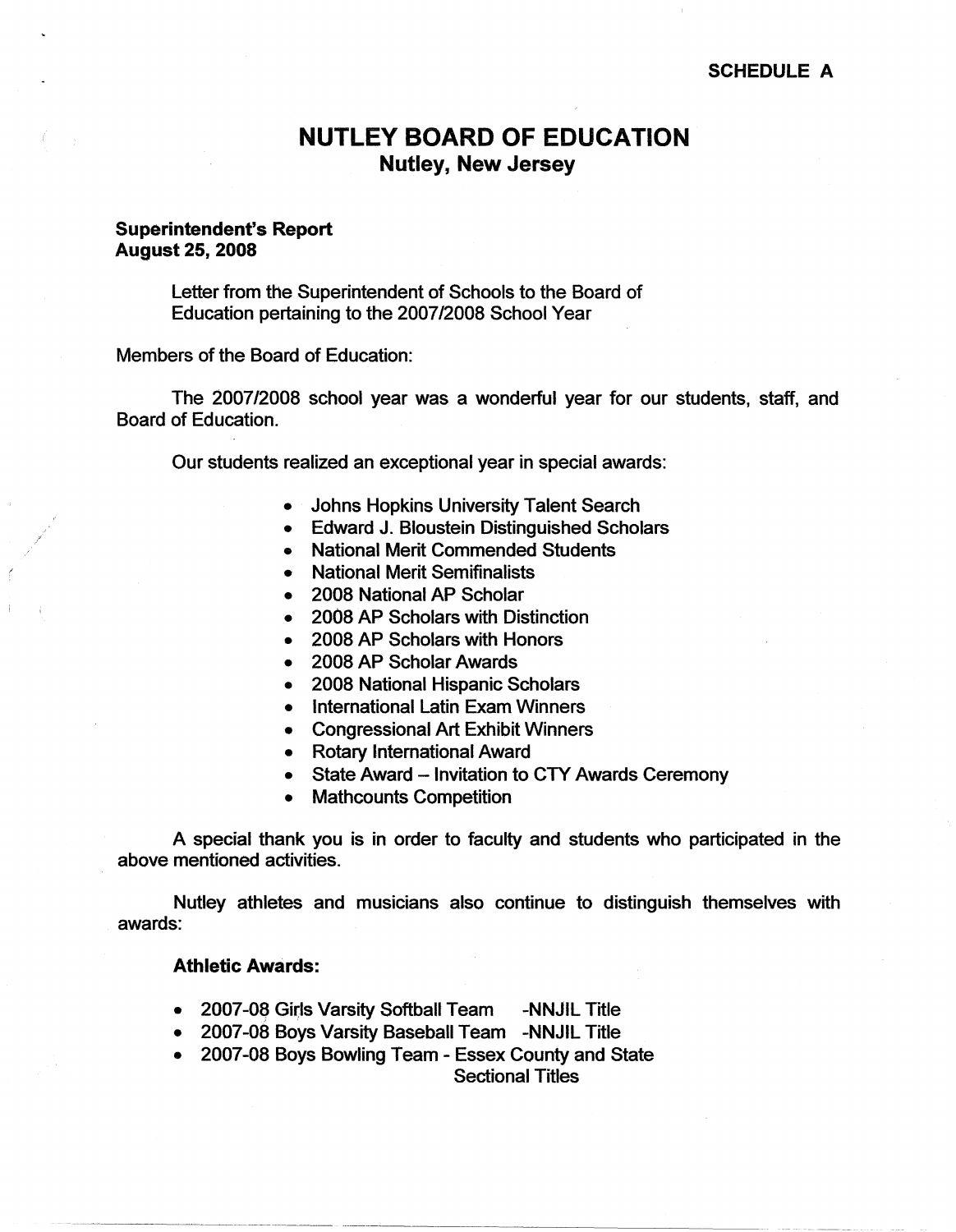## **Music Awards**

• All State Chorus Michael Huynh Morgan Williams

### **Music Department Group Performances**

The Nutley School District was designated one of the Best 100 Districts for Music Education in all of America

- The Jazz Labs A&B performed at the Jazz Concert at "Trumpets" in Montclair
- NHS Chamber Music Singers performed at St. Jorge's Catholic Church and the University of Puerto Rico
- The Concert Choir performed at Carnegie Hall
- The Choralettes, Chamber Singers and Concert Choir participated in the outstanding spring musical 'West Side Story"
- NHS Raider Band won first place trophies at three marching band competitions.

Additional positive information pertaining to students proceeding to higher education and the scholarships they received, continues to be revealing and is reflected in the following pages. Please note that 89.1 percent of students will be going on to higher education and that they have been offered a total of \$3,675,850 in scholarship awards. Our graduates continue to attend a diverse array of quality academic institutions throughout the nation.

### **Curriculum Development Occurred in the Following Areas:**

- Basic Skills Curriculum Committee
- Eden Institute Training
- Fine Arts Curriculum Committee
- Language Arts Curriculum Committee
- Music Academy Curriculum (Summer 2007)
- Perkins Vocational Funding Committee
- Social Studies Curriculum Grades 3 & 4
- Technology Curriculum Committee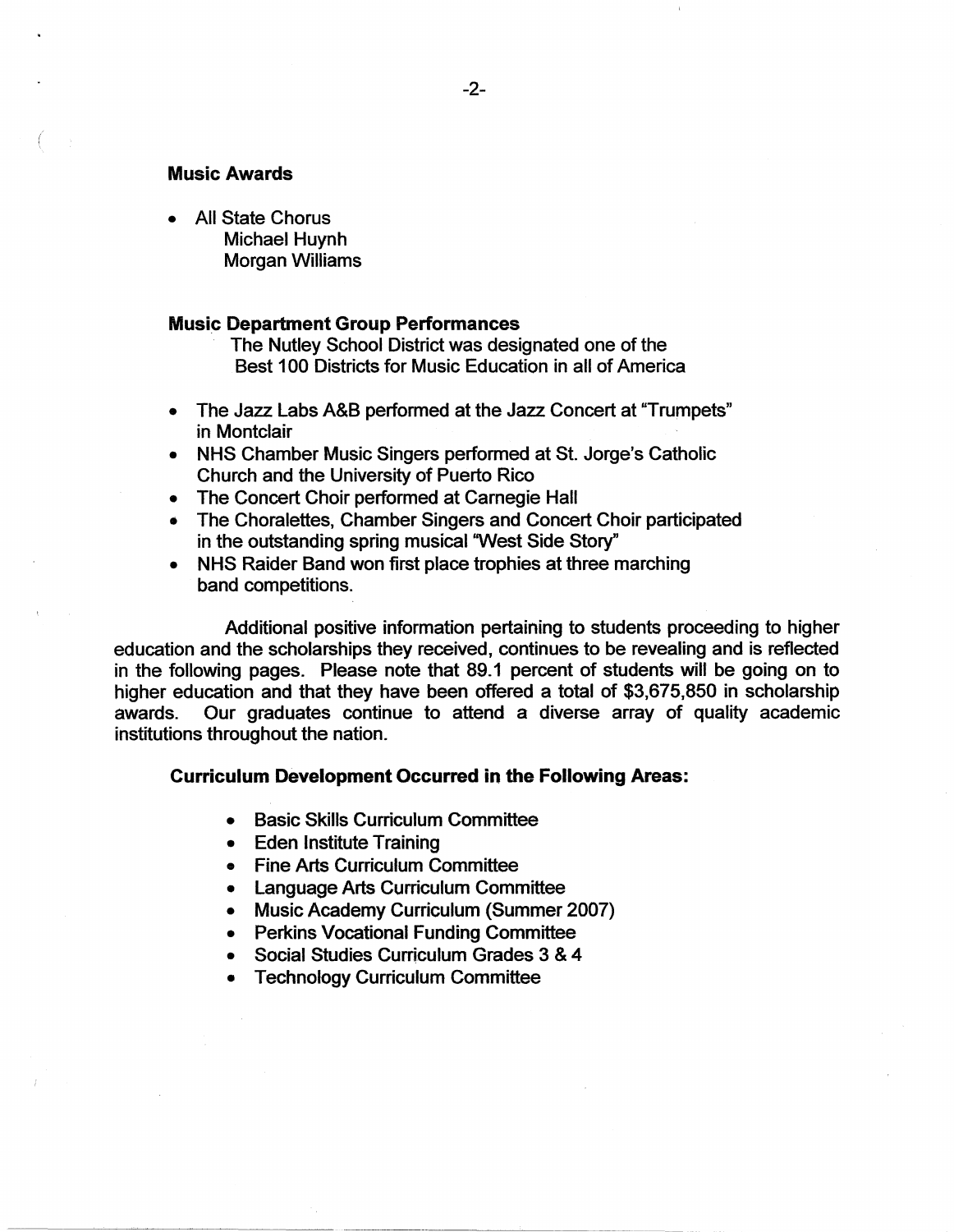### **In-services/Workshops Occurred** in **the Following Areas:**

- Affirmative Action
- Digital Camera Basics
- Easiteach with Math Toolbar & Kaleidos
- Easy Grade Pro 4.0 Workshop
- Easy Grade Pro for New Users on Mac
- Exploring & Organizing your PC
- l&RS Workshop
- ITIP, Professional Development & EAN Workshop
- Laptops, Notebook Programs and Faculty Web
- Macbook Laptop Cart
- Math Workshop Grades 3, 4, 5
- Math Workshop Grades 6, 7, 8
- Multimedia Software Workshop
- New Version 4.0 Easy Grade Pro for the PC
- Say iDo to iPhoto
- Singapore Math
- SuperCaio.it-Textbook Presentation
- Web Resources
- Wilson Reading

### The **Following Initiatives Continue to be Implemented:**

- 
- No Child Left Behind (NCLB)<br>• Montclair State University The New Jersey Network for Educational Renewal
- Seton Hall Project Acceleration
- Cisco Networking Academy Program-Levels I & II
- C.A.S.T. Communications Arts & Science Training-Levels I, II &Ill
- World Languages (Elementary Schools/Seventh Grade)
- Character Education
- Music Programs Madrigals/Jazz Ensemble
- Five Year Facilities Plan
- NJ State Mentoring Program
- Transition Program/Clara Maass
- Staff Professional Development
- Revised Emergency Management Plan
- Summer Enrichment Program
- Alcohol/Tobacco/Drugs

As we begin the 2008/2009 academic year, our school community can be certain that our excellent staff will continue its commitment to the development of our students.

Zarra perintendent of Schools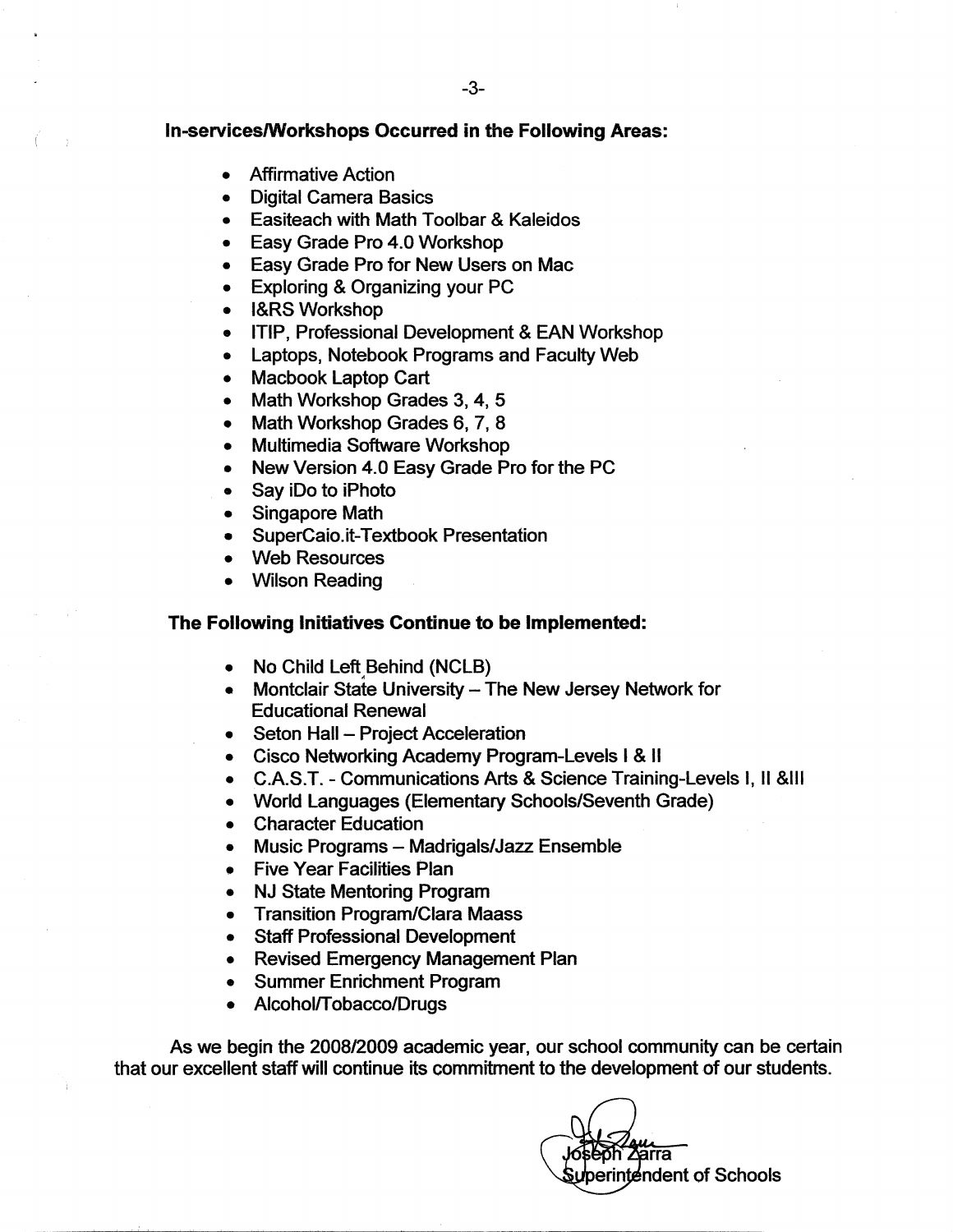# **REPORT ON COLLEGE ADMISSIONS CLASS OF 2008 June 25, 2008**

 $\mathcal{L}^{(1)}$ 

 $\ddot{\phantom{a}}$ 

|                                                               | 359        |
|---------------------------------------------------------------|------------|
| TOTAL APPLICANTS PURSUING HIGHER EDUCATION 320                |            |
| % OF CLASS OF 2007 GOING ON TO POST-SECONDARY EDUCATION 89.1% |            |
|                                                               | $(73.3\%)$ |
|                                                               | (12.8%)    |
|                                                               | $(3\%)$    |
|                                                               | $(1.4\%)$  |
|                                                               | $(6.1\%)$  |
| Undecided                                                     | $(3.4\%)$  |

# **REPORT ON SCHOLASTIC AWARDS**

# **NUTLEY ffiGH SCHOOL GUIDANCE DEPARTMENT**

# **CLASS OF 2008**

| <b>SCHOLARSHIPS</b>    | \$3,675,850 |             |
|------------------------|-------------|-------------|
|                        |             | \$3,675,850 |
| <b>OFFERS ACCEPTED</b> | \$2,166,250 |             |
| OFFERS DECLINED        | 1,509,600   |             |

## \$3,675,850

 $\bar{\gamma}$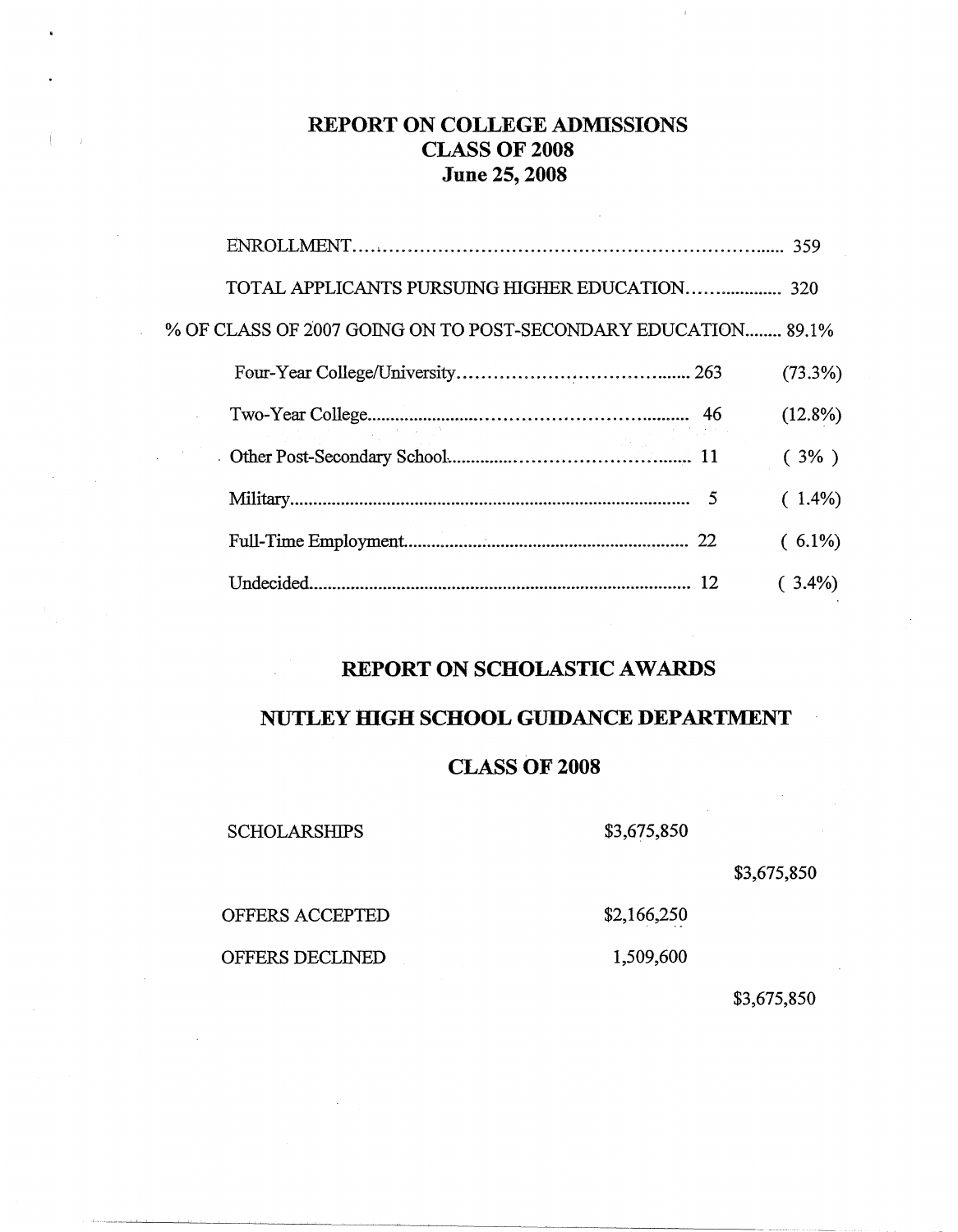### NUTLEY PUBLIC SCHOOLS OFFICE OF THE SUPERINTENDENT

| To: |  | Members of the Nutley School community |  |  |
|-----|--|----------------------------------------|--|--|
|-----|--|----------------------------------------|--|--|

Date; August 2008

From: The Nutley Board Of Education Subject: 2007/2008 Student Achievement Test Scores

## **NATIONAL**

#### TERRANOVA TEST 2008 National Percentile of Mean NCE

|                       | Grade | 1  | 2  | ទ្ទ | <u>10</u> |
|-----------------------|-------|----|----|-----|-----------|
| Reading               |       | 90 | 86 | 77  | 75        |
| Language Arts         |       | 93 | 89 | 77  | 80        |
| <b>Mathematics</b>    |       | 91 | 88 | 80  | 83        |
| Total                 |       | 94 | 91 | 81  | 82        |
| Science               |       | 85 | 83 | 76  | 69        |
| <b>Social Studies</b> |       | 84 | 87 | 71  | 77        |

#### Grade 3 NJ ASK Results 2007/2008

|                    | % Part. Prof.               |            | % Prof.               |                                  |                                 | % Adv. Proficient |                             | Total % Prof. |  |
|--------------------|-----------------------------|------------|-----------------------|----------------------------------|---------------------------------|-------------------|-----------------------------|---------------|--|
|                    | <b>General Ed</b>           | <b>ALL</b> | General Ed            | <b>ALL</b>                       | <b>General Ed</b>               | <b>ALL</b>        | General Ed                  | <b>ALL</b>    |  |
| Language Arts      | 5.4                         | 6.6        | 88.9                  | 88.5                             | 5.7                             | 4.9               | 94.6                        | 93.4          |  |
| <b>Mathematics</b> | 5.4                         | 5.6        | 49.4                  | 50.2                             | 45.2                            | 44.3              | $94.6^{\circ}$              | 94.5          |  |
|                    |                             |            |                       | Grade 4 NJ ASK Results 2007/2008 |                                 |                   |                             |               |  |
|                    | % Part. Prof.<br>General Ed | <b>ALL</b> | % Prof.<br>General Ed | <b>ALL</b>                       | % Adv. Proficient<br>General Ed | ALL               | Total % Prof.<br>General Ed | ALL           |  |
| Language Arts      | 4.1                         | 8.5        | 92.1                  | 88.0                             | 3.7                             | 3.5               | 95.8                        | 91.5          |  |
| <b>Mathematics</b> | 5.0                         | 6.0        | 46.3                  | 47.0                             | 48.8                            | 47.0              | 95.1                        | 94.0          |  |
| Science            | 1.7                         | 2.5        | 37.1                  | 38.9                             | 61.3                            | 58.7              | 98.4                        | 97.6          |  |
|                    |                             |            |                       |                                  |                                 |                   |                             |               |  |

#### Grade 5 NJ ASK Results 2007/2008

|                    | % Part. Prof.<br>General Ed | ALL  | % Prof.<br>General Ed | ALL  | % Adv. Proficient<br>General Ed | ALL  | Total % Prof.<br>General Ed | ALL  |
|--------------------|-----------------------------|------|-----------------------|------|---------------------------------|------|-----------------------------|------|
| Language Arts      | 24.1                        | 29.9 | 71.8                  | 66.7 | 4.1                             | 3.4  | 75.9                        | 70.1 |
| <b>Mathematics</b> | 12.6                        | 14.9 | 57.3                  | 56.9 | 30.1                            | 28.1 | 874                         | 85.0 |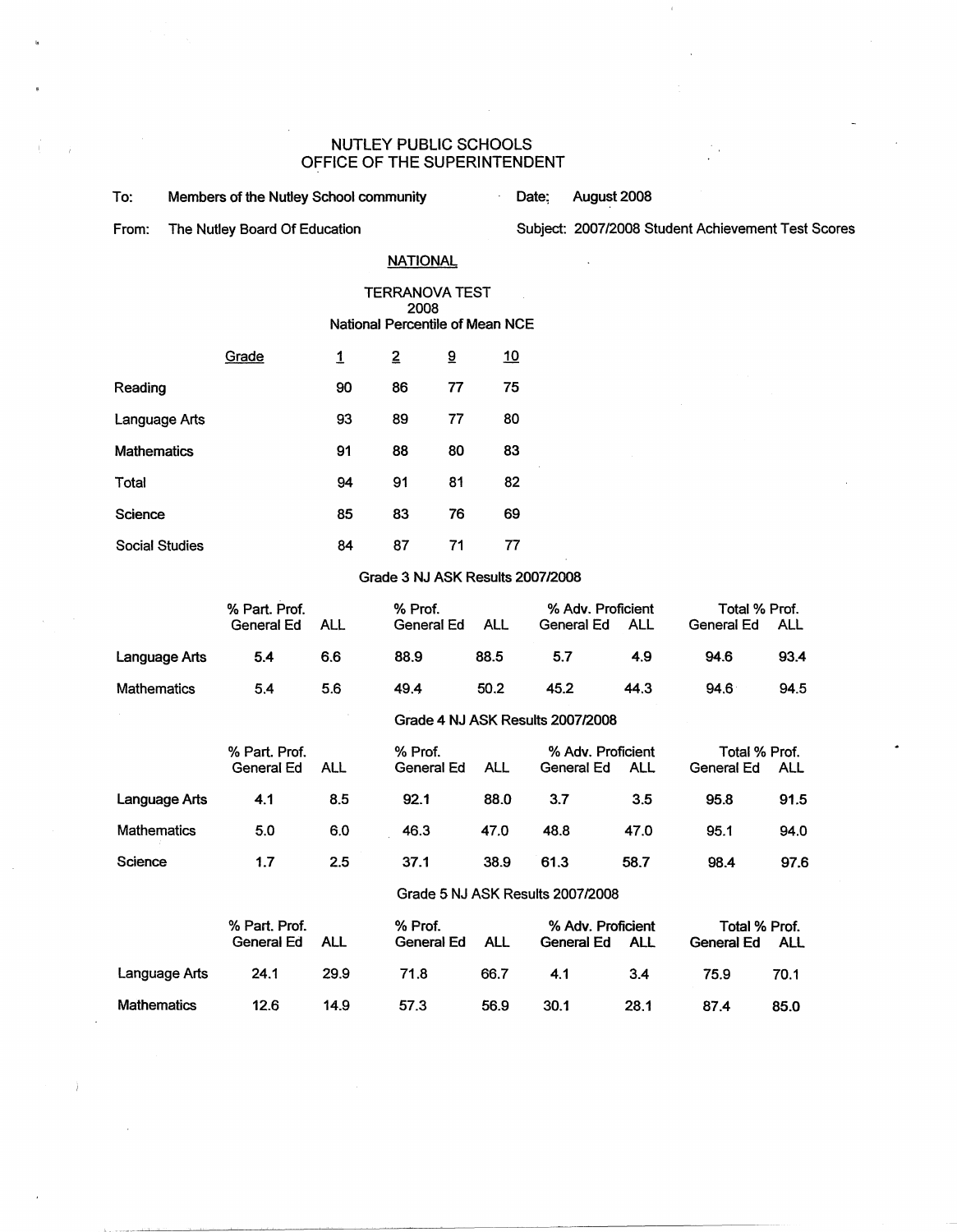### Grade 6 NJ ASK Results 2007/2008

 $\mathbf i$ 

|                    | % Part. Prof.<br><b>General Ed</b> | <b>ALL</b> | % Prof.<br>General Ed        | <b>ALL</b> | % Adv. Proficient<br>General Ed                                             | <b>ALL</b> | Total % Prof.<br>General Ed        | AL         |
|--------------------|------------------------------------|------------|------------------------------|------------|-----------------------------------------------------------------------------|------------|------------------------------------|------------|
| Language Arts      | 23.3                               | 32.9       | 74.4                         | 65.2       | 2.3                                                                         | 1.9        | 76.7                               | 67.1       |
| <b>Mathematics</b> | 8.3                                | 12.1       | 61.7                         | 27.2       | 30.1                                                                        | 27.2       | 91.8                               | 87.9       |
|                    |                                    |            |                              |            | Grade 7 NJ ASK Results 2007/2008                                            |            |                                    |            |
|                    | % Part. Prof.<br>General Ed        | <b>ALL</b> | % Prof.<br>General Ed        | <b>ALL</b> | % Adv. Proficient<br>General Ed                                             | ALL        | Total % Prof.<br><b>General Ed</b> | <b>ALL</b> |
| Language Arts      | 5.9                                | 27.7       | 65.1                         | 62.3       | 28.9                                                                        | 24.9       | 94.0                               | 87.2       |
| <b>Mathematics</b> | 11.8                               | 17.2       | 56.1                         | 54.8       | 32.1                                                                        | 28.0       | 88.2                               | 82.8       |
|                    | % Part. Prof.<br><b>General Ed</b> | <b>ALL</b> | % Prof.<br><b>General Ed</b> | <b>ALL</b> | Grade 8 NJ ASK Summary Results 2007/2008<br>% Adv. Proficient<br>General Ed | <b>ALL</b> | Total % Prof.<br><b>General Ed</b> | <b>ALL</b> |
| Language Arts      | 2.9                                | 6.6        | 82.0                         | 81.0       | 15.1                                                                        | 12.4       | 97.1                               | 93.4       |
| <b>Mathematics</b> | 13.0                               | 21.3       | 52.7                         | 49.5       | 34.3                                                                        | 29.2       | 87.0                               | 78.7       |
| Science            | 5.9                                | 8.3        | 47.7                         | 51.9       | 46.4                                                                        | 39.8       | 94.1                               | 91.7       |
|                    | % Part. Prof.                      |            | % Prof.                      |            | Grade 11 HSPA Results (% passing): 2007/2008<br>% Adv. Proficient           |            | Total % Prof.                      |            |
|                    | General Ed                         | ALL        | General Ed                   | <b>ALL</b> | General Ed                                                                  | <b>ALL</b> | General Ed                         | <b>ALL</b> |

Language Arts

 $\dot{J}$ 

Ĵ.

 $\ddot{\phantom{0}}$ 

Mathematics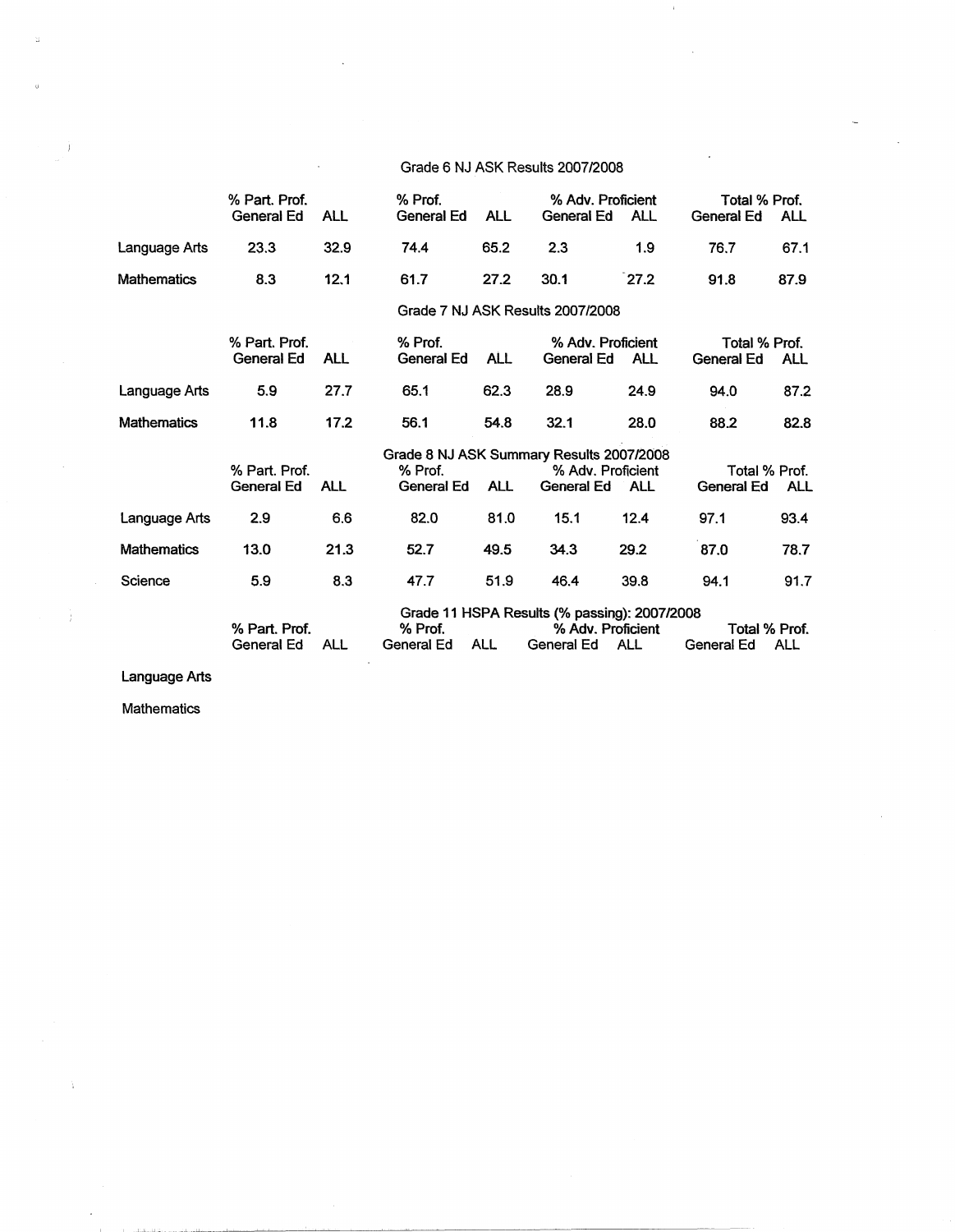## **NUTLEY PUBLIC SCHOOLS Nutley, NJ 07110**

## **PRIORITIES/CONTINUING PRIORITIES 2008-2009**

### ADOPTION OF PRIORITIES - 2008/2009

BE IT RESOLVED that the Board of Education approves the following priorities for the 2008/2009 school year:

- Recognize the importance and review the District's Mission and Vision Statement, Values and Goals.
- Ensure that all policies and programs are aligned with the district's mission and vision statement.
- Continue to support an organizational culture that fosters teamwork.

### **ACADEMIC/CURRICULUM**

- Make certain that all curriculums are aligned with the New Jersey Core Curriculum Content Standards (NJCCCS)
- Develop Curriculum Mapping and Testing in Mathematics Grades 7-8
- Review of Life Skills Curriculum (Career Education, Consumer Education, Family Life)
- Continue to develop and refine the Autistic Program
- Review Language Arts Literacy and Mathematics Special Education Programs Grades 7-8
- Review of Language Arts Writing Program Grades 3-8
- Continue to support, develop, and expand the Gifted and Talented Program
- Review and continue to implement the World Languages Program to include all primary grades using the Rosetta Stone program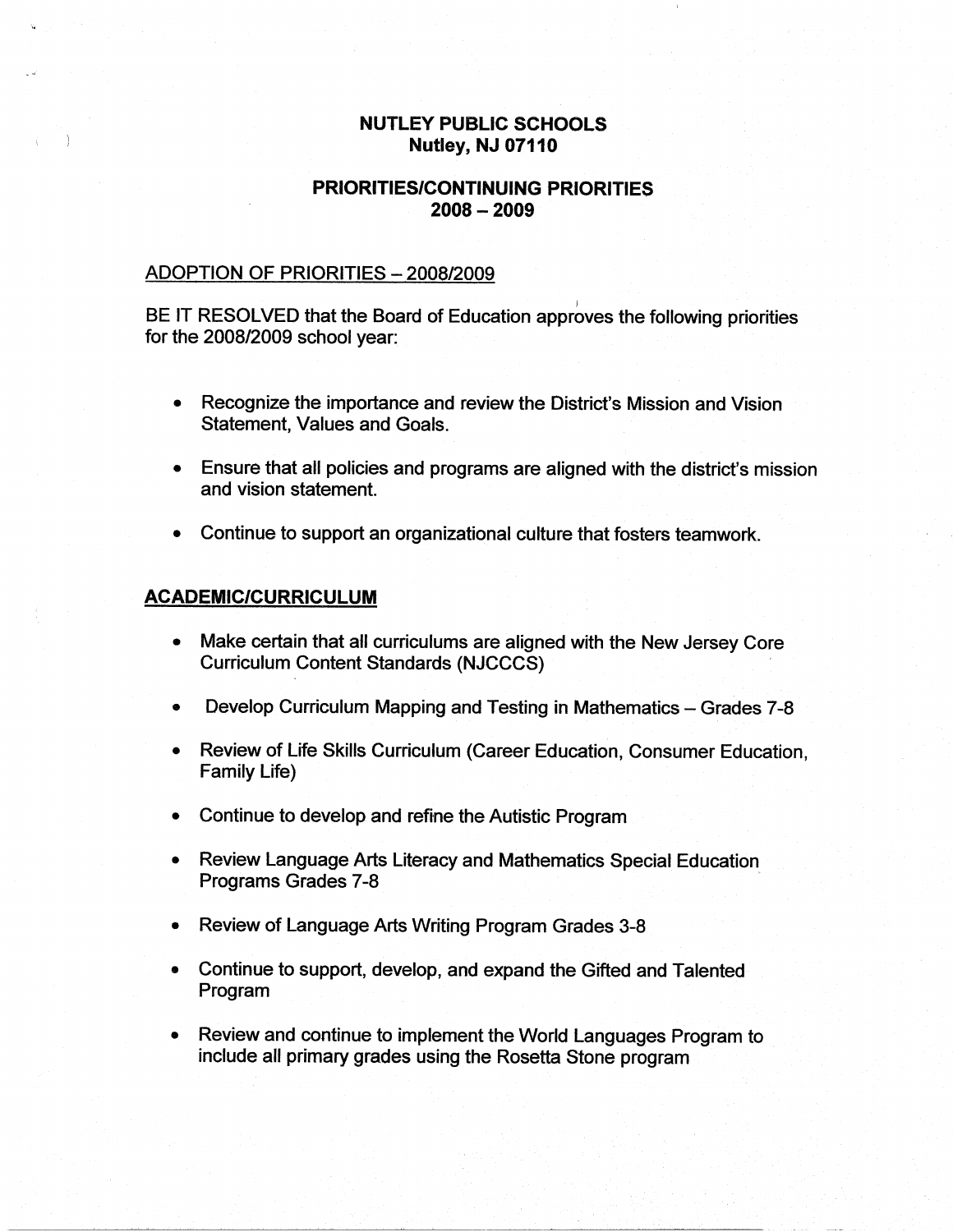- Review the World Languages Curriculum Grades K-12
- Review the Art Curriculum Grades K-6
- Review the Basic Skills Mathematics Program Grades K-6
- Review the Social Studies Curriculum Grades 9-12
- Review Character Education Grades K-6
- Review the Language Arts Curriculum Grades 9-12
- Review the Health and Physical Education Curriculum Grades K-12
- Review the Science Curriculum Grades K-12
- Review the Visual and Performing Arts Curriculum Program Grades K-12
- Continue to incorporate the D.A.R.E. Program into the Health Curriculum
- Implement an Elementary S.A.C. Curriculum
- Monitor standardized test results
- Continue to meet Annual Yearly Progress (AYP)
- Ensure effective communication between elementary schools, middle school, and high school faculties in the content area

## **ATHLETICS**

- Review and refine the coaches' and parents' handbook; and review all athletic job descriptions
- Ensure that all student athletes have the opportunity to participate in an educationally sound, interscholastic athletic program
- Continue to monitor developments in the league (NNJIL) and state (NJSIAA) relating to league and state realignment
- Stress sportsmanship with athletes, coaches, and fans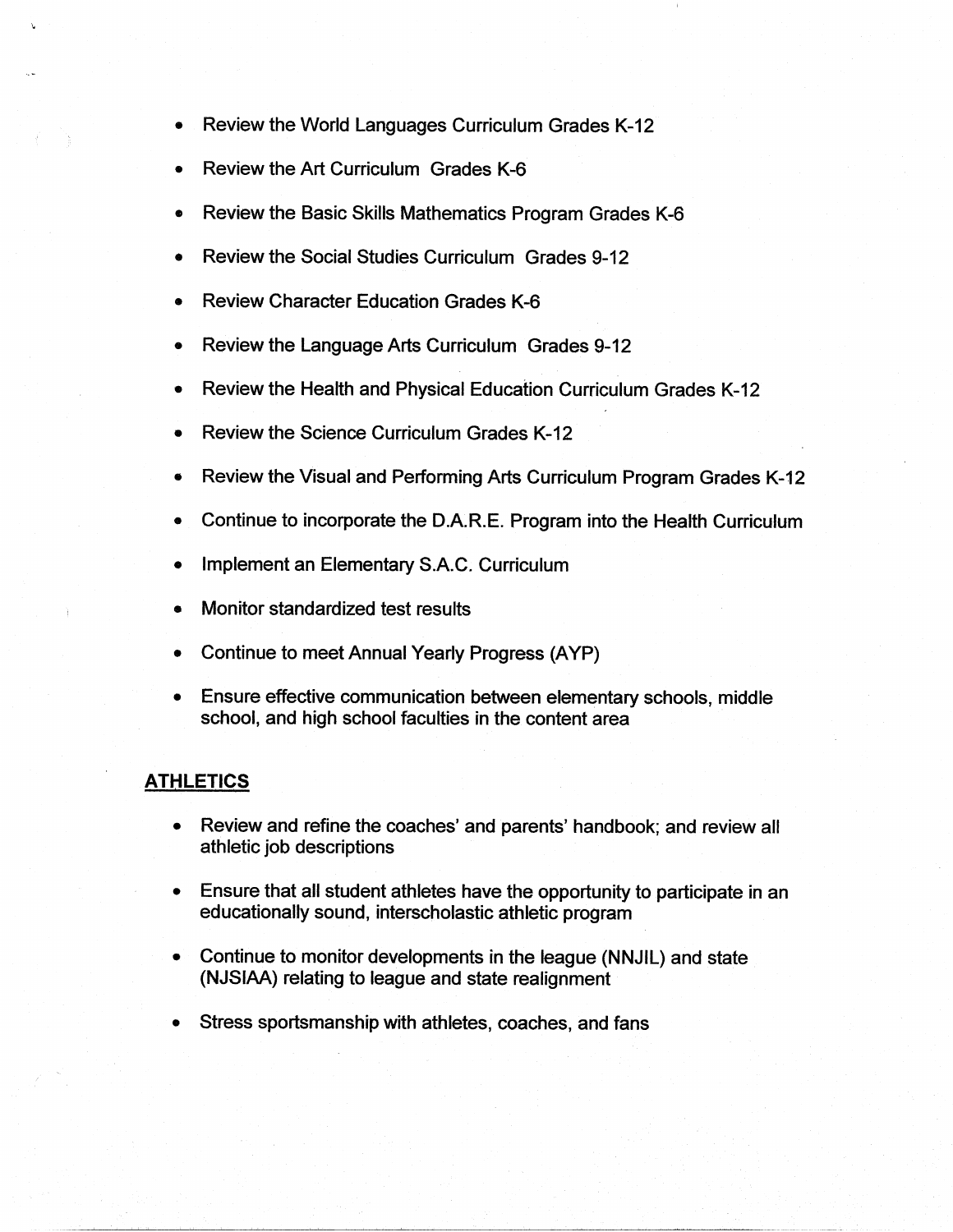## **EXTRA-CURRICULAR**

- Ensure that all students have an opportunity to enjoy extra-curricular activities that include not only athletics, but the arts, student government, and a wide variety of enriching student activity experiences
- Stress community service as an important component of our school district

## **FINANCIAL**

- Give the highest priority to work on the 2009 2010 school budget
- Effectively present the budget to the community
- Ensure that a financial plan is developed that will support district priorities and the district's educational mission
- Establish effective cost oversight responsibilities at every level
- Continue to finance the capital improvement fund
- Continue to pursue grant opportunities

## **FACILITIES**

- Review and revamp our district-wide facilities maintenance plan
- Update the modernization program to reflect the status of the elementary school construction project
- Develop a long-range maintenance program
- Review the district's long range facilities program (LRFP)
- Continue to manage all facilities improvement work on the high school and elementary schools
- Finalize and close out the middle school project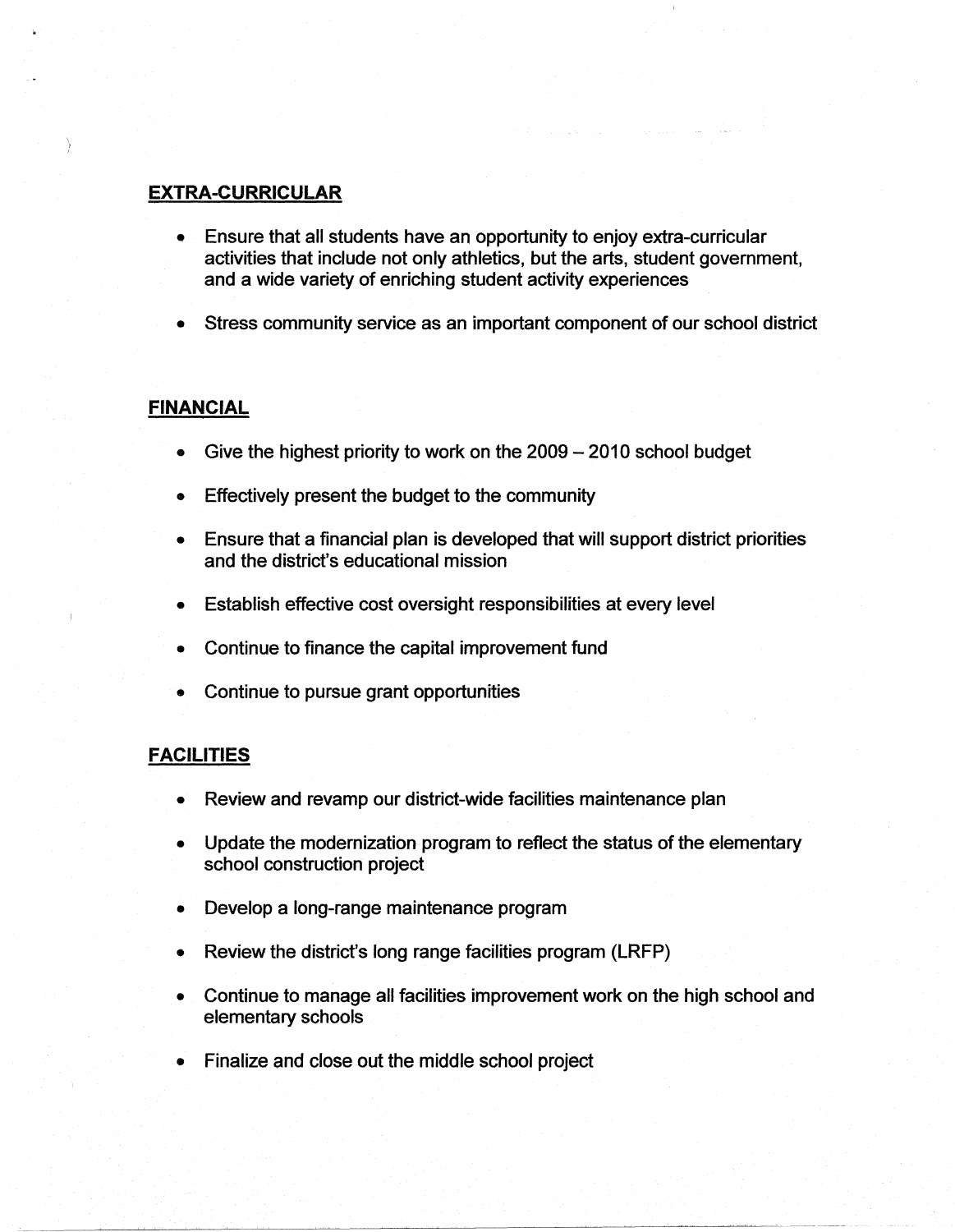## **PERSONNEL**

- Review and revise district-wide job descriptions, create new descriptions as needed
- Review the necessity of every non-instructional position for need and efficiency
- In compliance with Board of Education policy, make certain that all personnel evaluations are completed annually
- Give greater support and guidance to all new teachers
- Continue the district's professional development partnership with Montclair State University
- Implement in-service training for the district's administrators
- Establish a formal mentoring program for all new administrators
- Develop the next generation of administrators

## **SAFETY**

- Promote safety as a core value of the school district
- Continue to monitor and review building safety
- Provide educationally sound programs to ensure adequate safety measures are in place and all safety related curriculum is taught by certified instructors in their specialty area
- Review all disaster readiness and emergency contingency plans
- Continue Random Drug Testing at the high school and expand the program into the middle school
- Research the possibility of an early dismissal plan
- Continue to practice emergency lock down drills
- Continue to cooperate and work with public safety officials as specified under the Memorandum of Agreement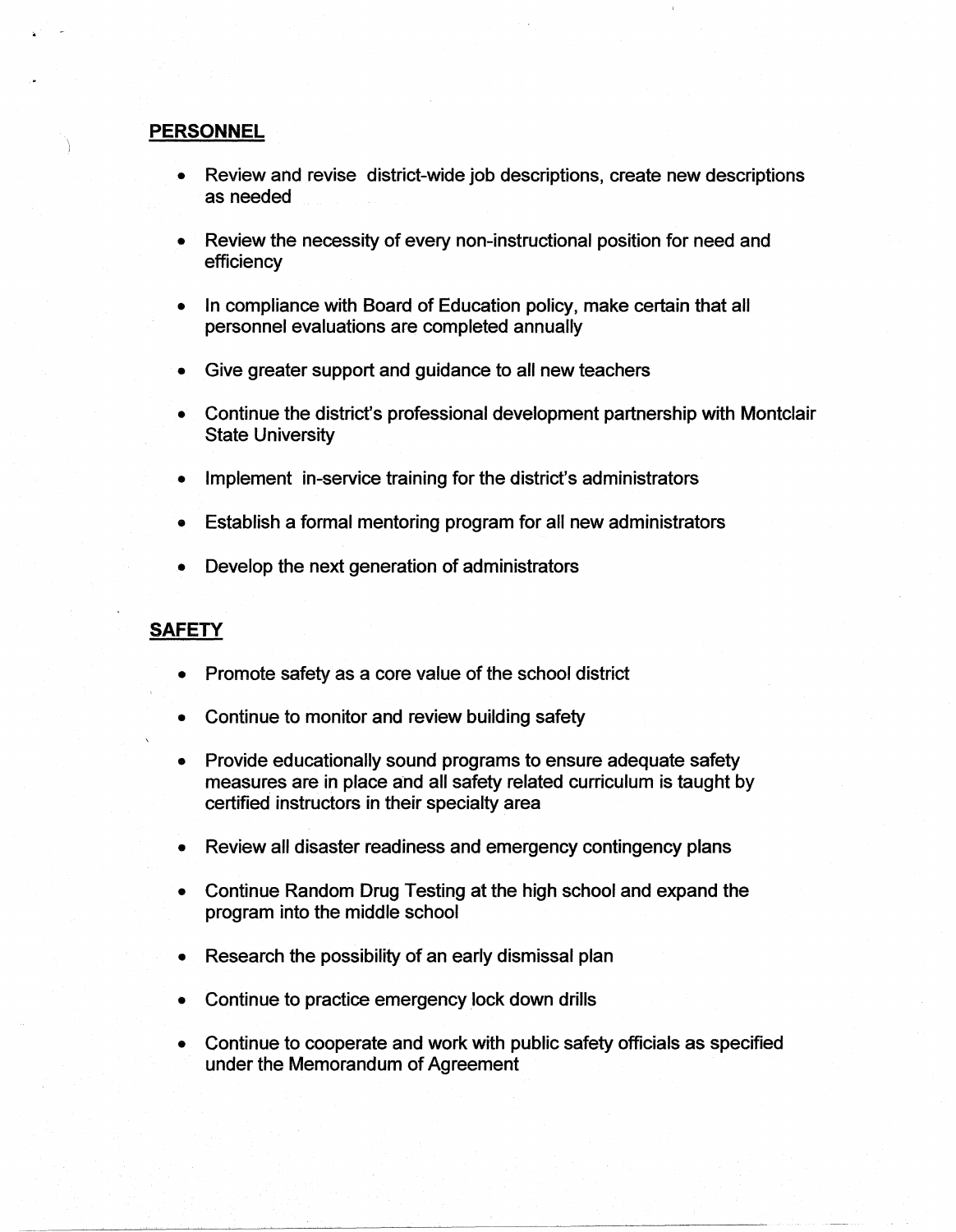# **TECHNOLOGY**

- Increase the infusion of Technology Education into all elementary and middle school grades with indicators established for student progress
- Review all district technology hardware and software needs
- Implement the District Technology Plan Grades K-8
- Implement district Technology Mapping Grades 7-12
- Provide an opportunity for students taking the Middle School Technology Course to meet the High School Computer Application Course requirement

# **NEW PRIORITIES**

- Develop an integrated Pre-School Program (Regular Education/Special Education)
- Review the District's Kindergarten Program
- Verify that all district curriculum is updated as required and implemented in accordance with the New Jersey Core Curriculum Content Standards (NJCCCS) and indicators are established for student progress
- Appoint a district New Jersey Quality Single Accountability Continuum (NJQSAC) Committee

# **OTHER IMPORTANT CURRICULUM RELATED INITIATIVES**

- In-service training for K-12 faculty in Language Arts Literacy, Mathematics, Science, and Social Studies
- In-service training for K-12 faculty in Instructional Theory into Practice (ITIP)
- In-service training for K-12 staff in technology integrations and website development
- In-service training of K-12 staff in Intervention and Referral Services (l&RS)